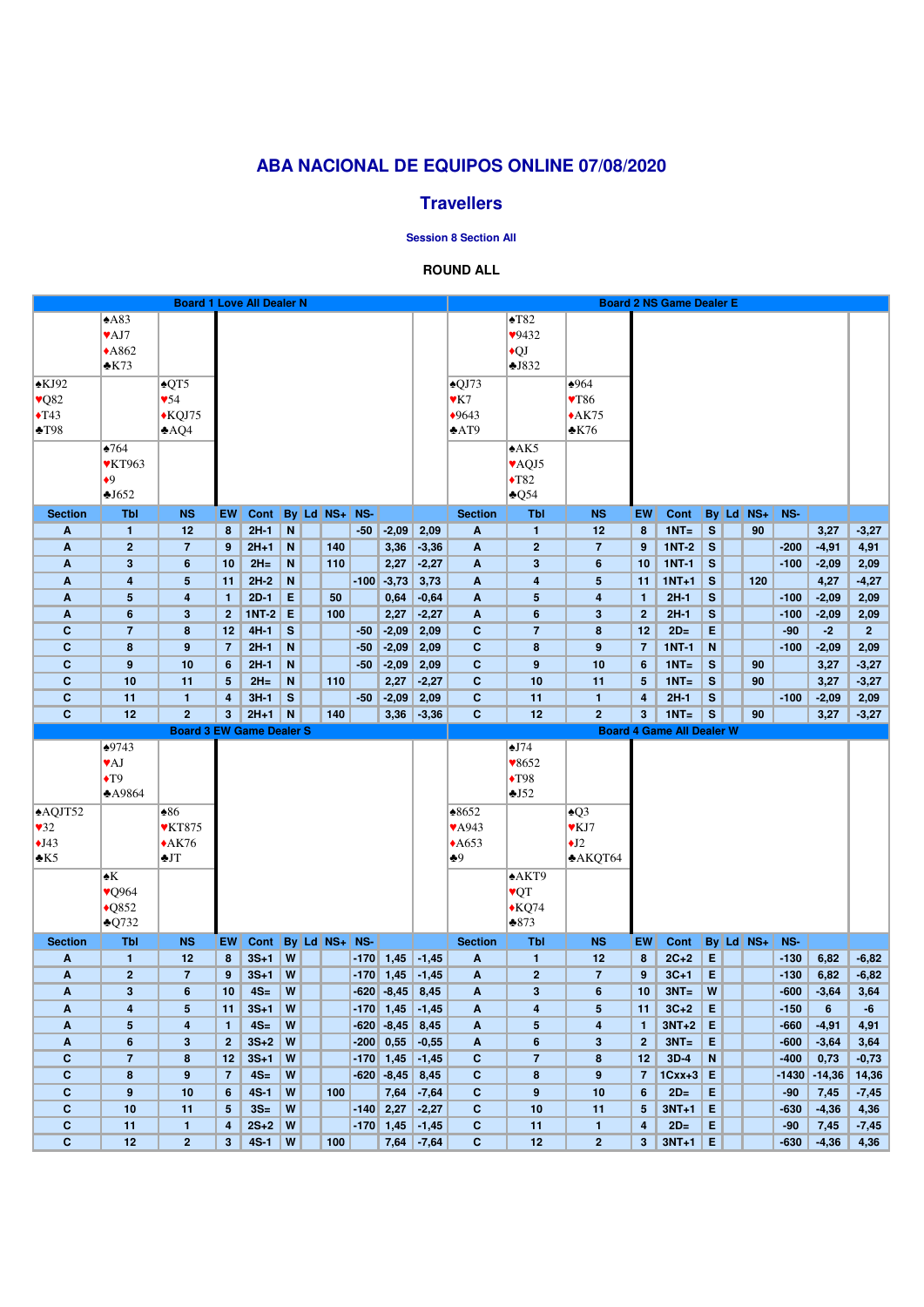# **ABA NACIONAL DE EQUIPOS ONLINE 07/08/2020**

## **Travellers**

#### **Session 8 Section All**

### **ROUND ALL**

|                             |                                | <b>Board 5 NS Game Dealer N</b>  |                     |                |                                |                   |        |                                  |                    |                              |                                |                                |                                           | <b>Board 6 EW Game Dealer E</b>  |                |               |        |                 |                 |
|-----------------------------|--------------------------------|----------------------------------|---------------------|----------------|--------------------------------|-------------------|--------|----------------------------------|--------------------|------------------------------|--------------------------------|--------------------------------|-------------------------------------------|----------------------------------|----------------|---------------|--------|-----------------|-----------------|
|                             | $\triangle$ AT98               |                                  |                     |                |                                |                   |        |                                  |                    |                              | $\triangle KQT943$             |                                |                                           |                                  |                |               |        |                 |                 |
|                             | vQJ86                          |                                  |                     |                |                                |                   |        |                                  |                    |                              | $\blacktriangledown$           |                                |                                           |                                  |                |               |        |                 |                 |
|                             | $*KT3$                         |                                  |                     |                |                                |                   |        |                                  |                    |                              | $\blacklozenge$ 4              |                                |                                           |                                  |                |               |        |                 |                 |
|                             | $\clubsuit 96$                 |                                  |                     |                |                                |                   |        |                                  |                    |                              | A K652                         |                                |                                           |                                  |                |               |        |                 |                 |
| $\clubsuit Q$               |                                | $\triangle$ J74                  |                     |                |                                |                   |        |                                  |                    | A652                         |                                | $\bullet$ 7                    |                                           |                                  |                |               |        |                 |                 |
| $\blacktriangledown$ A72    |                                | $\blacktriangledown$ K953        |                     |                |                                |                   |        |                                  |                    | <b>VA543</b>                 |                                | $\blacktriangledown$ KJ82      |                                           |                                  |                |               |        |                 |                 |
| •96                         |                                | $\triangle$ AJ7                  |                     |                |                                |                   |        |                                  |                    | $\triangle$ Q632             |                                | $\triangle$ AJT85              |                                           |                                  |                |               |        |                 |                 |
| AKT8743                     |                                | $\triangle$ J52                  |                     |                |                                |                   |        |                                  |                    | $\clubsuit 3$                |                                | $\triangle 084$                |                                           |                                  |                |               |        |                 |                 |
|                             | K6532                          |                                  |                     |                |                                |                   |        |                                  |                    |                              | $\blacktriangle$ J8            |                                |                                           |                                  |                |               |        |                 |                 |
|                             | $\Psi T4$                      |                                  |                     |                |                                |                   |        |                                  |                    |                              | ♥Q976                          |                                |                                           |                                  |                |               |        |                 |                 |
|                             | $\sqrt{08542}$                 |                                  |                     |                |                                |                   |        |                                  |                    |                              | $*K97$                         |                                |                                           |                                  |                |               |        |                 |                 |
|                             | $\blacktriangle Q$             |                                  |                     |                |                                |                   |        |                                  |                    |                              | $\triangle J$ T97              |                                |                                           |                                  |                |               |        |                 |                 |
| <b>Section</b>              | <b>Tbl</b>                     | <b>NS</b>                        | EW                  | <b>Cont</b>    |                                | By Ld NS+ NS-     |        |                                  |                    | <b>Section</b>               | <b>Tbl</b>                     | <b>NS</b>                      | EW                                        | Cont                             |                | By Ld NS+     | NS-    |                 |                 |
| A                           | $\mathbf{1}$                   | 12                               | 8                   | $3NT = E$      |                                |                   |        | $-400$ $-7,18$                   | 7,18               | A                            | $\blacksquare$                 | 12                             | 8                                         | $4S-1$                           | N              |               | $-50$  | $-3,64$         | 3,64            |
| A                           | $\overline{2}$                 | $\overline{7}$                   | 9                   | $5C-1$         | W                              | 50                |        | 4,82                             | $-4,82$            | $\mathbf{A}$                 | $\mathbf{2}$                   | $\overline{7}$                 | 9                                         | $3S=$                            | N              | 140           |        | 0,55            | $-0,55$         |
| A                           | $\mathbf{3}$                   | $6\phantom{1}6$                  | 10                  | $2C+2$         | W                              |                   |        | $-130$ $-0,09$                   | 0,09               | A                            | $\mathbf 3$                    | $6\phantom{1}$                 | 10                                        | $4S-1$                           | N              |               | $-50$  | $-3,64$         | 3,64            |
| A                           | 4                              | $5\phantom{.0}$                  | 11                  | $3C+1$         | W                              |                   |        | $-130$ $-0,09$                   | 0,09               | $\mathbf{A}$                 | 4                              | 5                              | 11                                        | $4S=$                            | N              | 420           |        | 5,55            | $-5,55$         |
| A                           | $5\phantom{1}$                 | $\overline{\mathbf{r}}$          | $\mathbf{1}$        | $3C+2$         | W                              |                   |        | $-150$ $-0,91$                   | 0,91               | A                            | 5                              | 4                              | $\mathbf{1}$                              | 5Cx-2                            | $\mathbf{s}$   |               | $-300$ | $-8,82$         | 8,82            |
| A                           | 6                              | $\mathbf{3}$                     | $\overline{2}$      | $4C=$          | W                              |                   |        | $-130$ $-0,09$                   | 0,09               | $\mathbf{A}$                 | 6                              | $\mathbf{3}$                   | $\overline{2}$                            | $5Hx-4$                          | W              | 1100          |        | 12,27           | $-12,27$        |
| $\mathbf C$                 | $\overline{7}$                 | 8                                | 12                  | $5C-1$         | W                              | 50                |        | 4,82                             | $-4,82$            | $\mathbf C$                  | $\overline{7}$                 | 8                              | 12                                        | $5Hx-6$                          | W              | 1700          |        | 17,18           | $-17,18$        |
| $\mathbf C$                 | 8                              | 9                                | $\overline{7}$      | $5C=$          | W                              |                   |        | $-400$ $-7,18$                   | 7,18               | $\mathbf{C}$                 | 8                              | 9                              | $\overline{7}$                            | $3S-1$                           | N              |               | $-50$  | $-3,64$         | 3,64            |
| $\mathbf{C}$                | $9$                            | 10                               | 6                   | $3C+1$         | W                              |                   | $-130$ | $-0,09$                          | 0,09               | $\mathbf{C}$                 | $\boldsymbol{9}$               | 10                             | 6                                         | $4H-2$                           | W              | 200           |        | 1,64            | $-1,64$         |
| $\mathbf{C}$                | 10                             | 11                               | $5\phantom{.0}$     | $3C+1$         | W                              |                   | $-130$ | $-0,09$                          | 0,09               | $\mathbf{C}$                 | 10                             | 11                             | $5\phantom{.0}$                           | 5Sx-2                            | S              |               | $-300$ | $-8,82$         | 8,82            |
| $\mathbf{C}$                | 11                             | $\mathbf{1}$                     | 4                   | $4C=$          | W                              |                   |        | $-130$ $-0,09$                   | 0,09               | $\mathbf{C}$                 | 11                             | $\mathbf{1}$                   | $\overline{\mathbf{4}}$                   | $4S-1$                           | N              |               | $-50$  | $-3,64$         | 3,64            |
| $\mathbf{C}$                | 12                             | $\overline{2}$                   | 3 <sup>5</sup>      | $4H-2$         | E                              | 100               |        | 6,18                             | $-6,18$            | $\mathbf{C}$                 | 12                             | $\overline{2}$                 | $3\phantom{a}$                            | $4Sx-1$                          | N              |               | $-100$ | $-5$            | 5 <sup>5</sup>  |
|                             |                                |                                  |                     |                |                                |                   |        |                                  |                    |                              |                                |                                |                                           |                                  |                |               |        |                 |                 |
|                             |                                | <b>Board 7 Game All Dealer S</b> |                     |                |                                |                   |        |                                  |                    |                              |                                |                                |                                           | <b>Board 8 Love All Dealer W</b> |                |               |        |                 |                 |
|                             | AQ2                            |                                  |                     |                |                                |                   |        |                                  |                    |                              | $\blacktriangle K$             |                                |                                           |                                  |                |               |        |                 |                 |
|                             | 432                            |                                  |                     |                |                                |                   |        |                                  |                    |                              | <b>VKQ643</b>                  |                                |                                           |                                  |                |               |        |                 |                 |
|                             | $\blacklozenge$ J854           |                                  |                     |                |                                |                   |        |                                  |                    |                              | $\triangle$ Q652               |                                |                                           |                                  |                |               |        |                 |                 |
|                             | $\triangle$ K74                |                                  |                     |                |                                |                   |        |                                  |                    |                              | $\triangle$ QT7                |                                |                                           |                                  |                |               |        |                 |                 |
| <b>*KJT73</b>               |                                | $\frac{1}{2}964$                 |                     |                |                                |                   |        |                                  |                    | $\triangle$ AQJ754           |                                | $\triangle$ T863               |                                           |                                  |                |               |        |                 |                 |
| $\Psi$ T6                   |                                | $\blacktriangledown$ A5          |                     |                |                                |                   |        |                                  |                    | $\blacktriangledown 8$       |                                | VJ952                          |                                           |                                  |                |               |        |                 |                 |
| $\triangle$ K9              |                                | $\triangle$ A763                 |                     |                |                                |                   |        |                                  |                    | $\blacklozenge$ T8           |                                | $\triangle$ KJ3                |                                           |                                  |                |               |        |                 |                 |
| $\triangle$ QT82            |                                | $\triangle$ AJ53                 |                     |                |                                |                   |        |                                  |                    | $-1653$                      |                                | $\triangle$ A9                 |                                           |                                  |                |               |        |                 |                 |
|                             | $\triangle 85$                 |                                  |                     |                |                                |                   |        |                                  |                    |                              | $\triangle 92$                 |                                |                                           |                                  |                |               |        |                 |                 |
|                             | ♥KQJ987                        |                                  |                     |                |                                |                   |        |                                  |                    |                              | ♥AT7                           |                                |                                           |                                  |                |               |        |                 |                 |
|                             | $\triangle$ QT2                |                                  |                     |                |                                |                   |        |                                  |                    |                              | $\triangle$ A974               |                                |                                           |                                  |                |               |        |                 |                 |
|                             | $\clubsuit 96$                 |                                  |                     |                |                                |                   |        |                                  |                    |                              | $\triangle$ K842               |                                |                                           |                                  |                |               |        |                 |                 |
| <b>Section</b>              | <b>Tbl</b>                     | <b>NS</b>                        | EW                  | Cont           |                                | $By$ Ld $NS+$ NS- |        |                                  |                    | <b>Section</b>               | <b>Tbl</b>                     | <b>NS</b>                      | EW                                        | Cont                             |                | $By$ Ld $NS+$ | NS-    |                 |                 |
| A<br>A                      | $\mathbf{1}$<br>$\overline{2}$ | 12<br>$\overline{7}$             | 8<br>9              | $4S=$<br>$2H=$ | W<br>S                         | 110               |        | $-620$ $-6,82$<br>8,09           | 6,82               | A<br>$\mathbf{A}$            | $\mathbf{1}$<br>$\overline{2}$ | 12<br>$\overline{7}$           | 8<br>9                                    | $3H-2$<br>$4S-2$                 | N<br>W         | 100           | $-100$ | $-2,45$         | 2,45            |
| A                           | $\mathbf{3}$                   | 6                                | 10                  | $2H+1$         | N                              | 140               |        | 8,91                             | $-8,09$<br>$-8,91$ | A                            | $\mathbf{3}$                   | $6\phantom{1}$                 | 10                                        | $3S=$                            | W              |               | $-140$ | 3,55<br>$-3,55$ | $-3,55$         |
| A                           | 4                              | $5\phantom{.0}$                  | 11                  | $4S=$          | W                              |                   |        | $-620$ $-6,82$                   | 6,82               | A                            | 4                              | 5                              | 11                                        | 4Sx-1                            | W              | 100           |        | 3,55            | 3,55<br>$-3,55$ |
| A                           | $5\phantom{1}$                 | $\overline{\mathbf{4}}$          | $\mathbf{1}$        | $3S+1$         | W                              |                   | $-170$ | $3\phantom{a}$                   | $-3$               | A                            | 5                              | 4                              | $\mathbf{1}$                              | $4S-1$                           | W              | 50            |        | 1,91            | $-1,91$         |
| A                           | $6\phantom{1}$                 | $\mathbf{3}$                     | 2 <sup>1</sup>      | $3S+1$         | W                              |                   | $-170$ | $\mathbf{3}$                     | $-3$               | $\mathbf{A}$                 | $6\phantom{a}$                 | $\mathbf{3}$                   | $\overline{2}$                            | $3S-1$                           | W              | 50            |        | 1,91            | $-1,91$         |
| $\mathbf{C}$                | $\overline{7}$                 | 8                                | 12                  | $2H=$          | S                              | 110               |        | 8,09                             | $-8,09$            | $\mathbf{C}$                 | $\overline{7}$                 | 8                              | 12                                        | $4C-1$                           | S              |               | $-50$  | $-0,82$         | 0,82            |
| $\mathbf{C}$                | 8                              | 9                                | $\overline{7}$      | $2S+2$         | W                              |                   | $-170$ | $\mathbf{3}$                     | $-3$               | $\mathbf{C}$                 | 8                              | 9                              | $\overline{7}$                            | $2S+1$                           | W              |               | $-140$ | $-3,55$         | 3,55            |
| $\mathbf{C}$                | $9$                            | 10                               | 6                   | $4S=$          | E                              |                   | $-620$ | $-6,82$                          | 6,82               | $\mathbf{C}$                 | $\boldsymbol{9}$               | 10                             | $6\phantom{1}6$                           | $3S-1$                           | W              | 50            |        | 1,91            | $-1,91$         |
| $\mathbf{C}$                | 10                             | 11                               | 5                   | $3H-3$         | S                              |                   | $-300$ | $\mathbf{0}$                     | $\mathbf{0}$       | $\mathbf{C}$                 | 10                             | 11                             | $5\phantom{.0}$                           | $3S=$                            | W              |               | $-140$ | $-3,55$         | 3,55            |
| $\mathbf c$<br>$\mathbf{C}$ | 11<br>12                       | $\mathbf{1}$<br>$\overline{2}$   | 4<br>3 <sup>5</sup> | $4S=$<br>$4S=$ | $\boldsymbol{\mathsf{W}}$<br>W |                   |        | $-620$ $-6,82$<br>$-620$ $-6,82$ | 6,82<br>6,82       | $\mathbf{C}$<br>$\mathbf{C}$ | 11<br>12                       | $\mathbf{1}$<br>$\overline{2}$ | $\overline{\mathbf{4}}$<br>$3\phantom{a}$ | $4S-1$<br>$3H-1$                 | W<br>${\bf N}$ | 50            | $-50$  | 1,91<br>$-0,82$ | $-1,91$<br>0,82 |